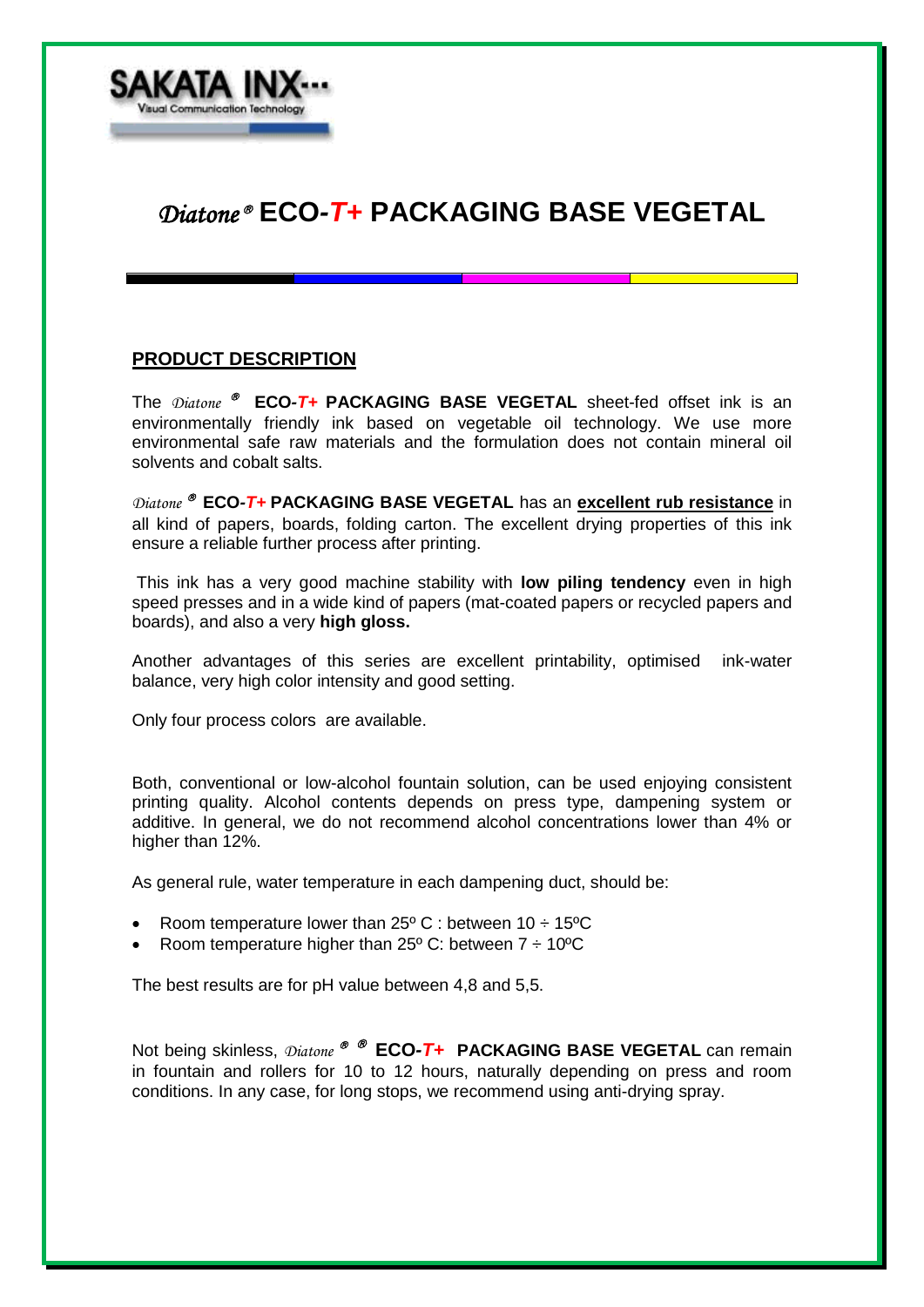

## **CONSISTENCY PROPERTIES**

| <b>YELLOW</b> |     | <b>MAGENTA</b>     |                                         | <b>CYAN</b> |  | <b>BLACK</b>                |  |
|---------------|-----|--------------------|-----------------------------------------|-------------|--|-----------------------------|--|
|               |     |                    | TACK FLOW TACK FLOW TACK FLOW TACK FLOW |             |  |                             |  |
| 220           | 7.0 | $\blacksquare$ 225 | 7.5                                     |             |  | $\parallel$ 225 7.5 240 6.5 |  |

Tack: This is measured using Tack-o-scope at 100m/min Flow: This is the slope measured using spread-o-meter.

(Note: The value mentioned in the above table could be modified, in which case they will be upgraded in the next revision of the page web).

# **FASTNESS CHARACTERISTICS**

|                                 | <b>YELLOW</b> | <b>MAGENTA</b> | <b>CYAN</b> | <b>BLACK</b> |
|---------------------------------|---------------|----------------|-------------|--------------|
| <b>LIGHT FASTNESS</b>           | 4-5           |                |             |              |
| <b>ACIDS RESISTANCE</b>         |               |                |             |              |
| <b>ÍÁLCALI RESISTANCE</b>       |               |                |             |              |
| <b>VINYL COATING RESISTANCE</b> |               |                |             |              |

- Light fastness values follow the blue wool scale  $(1 \div 8)$
- Other values go from 1 (poor ) to 5 ( excellent ).
- Fastness values are based on pigments fastness properties